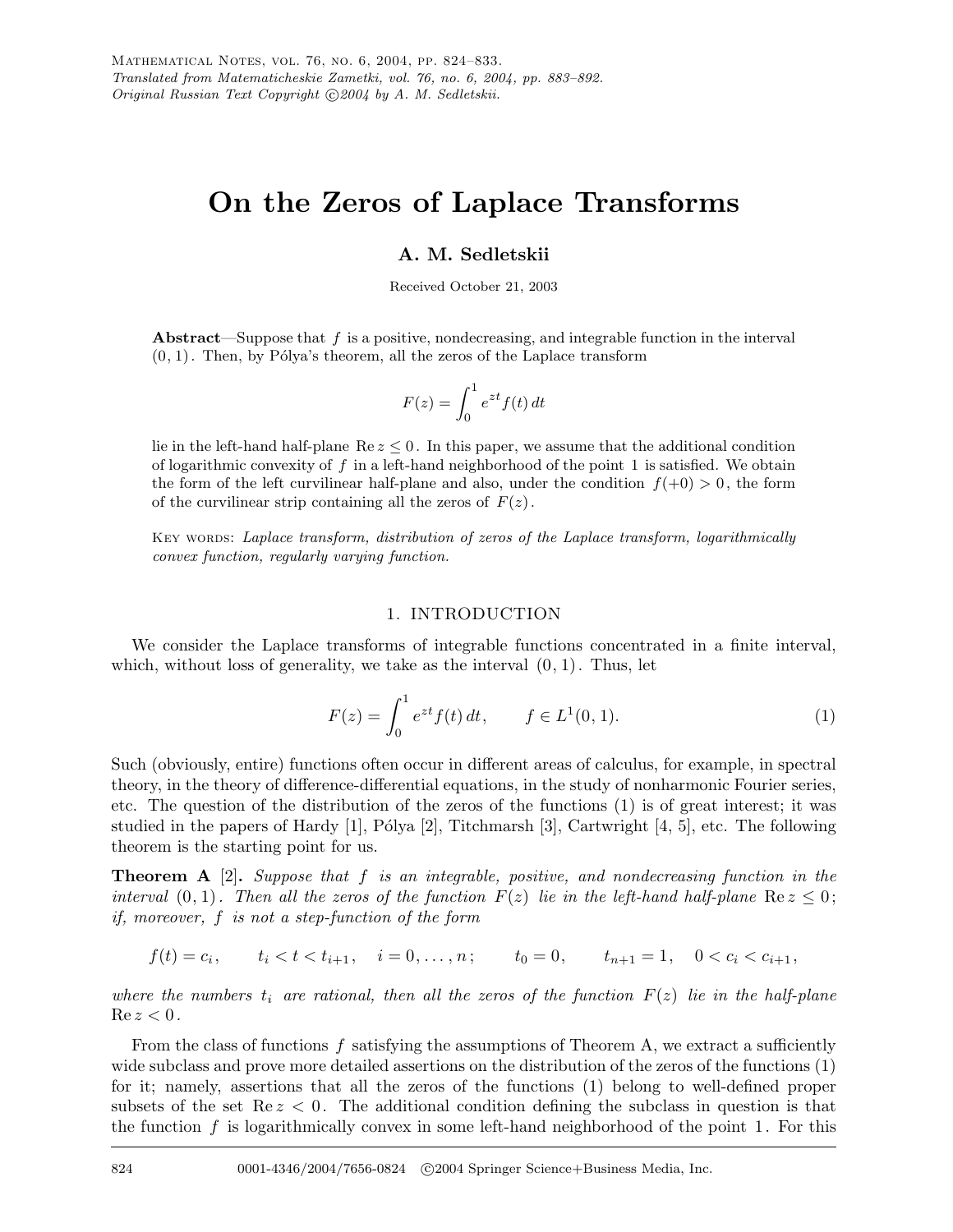subclass, we obtain the form of the left curvilinear half-plane and, under the condition  $f(+0) > 0$ . also the form of the curvilinear strip containing all the zeros of the function (1). In both cases, the description of the set containing zeros is, in a certain sense, exact. Moreover, we also prove that if f is logarithmically convex on the whole interval  $(0, 1)$ , then, regardless of whether f is monotone or not, all the zeros of the function  $F(z)$  lie in the union of the horizontal strips  $(2n-1)\pi < |\text{Im } z| < 2\pi n, n \in \mathbb{N}.$ 

## 2. LEMMAS

A positive function f in the interval (a, b) is said to be *logarithmically convex* in this interval if the function  $\log f$  is convex in  $(a, b)$ . For a twice differentiable positive function, its logarithmic convexity in  $(a, b)$  is equivalent to the condition  $(f')^2 \leq ff''$  everywhere in  $(a, b)$  [6]. In the general case, the test for logarithmic convexity consists in the following.

**Lemma 1.** *Suppose that* f *is a positive function in the interval* (a, b)*. Then for it to be logarithmically convex in this interval, it is necessary and sufficient that the function*

$$
f_x(t) := e^{xt} f(t)
$$

*be convex in*  $(a, b)$  *for all*  $x \in \mathbb{R}$ .

**Proof.** In both the necessary and sufficient parts of the lemma, we deal with continuous functions f and log f. We shall use the fact that for a function  $\varphi \in C(a, b)$  the convexity  $\varphi$  in  $(a, b)$ is equivalent to the condition

$$
\varphi\left(\frac{t_1+t_2}{2}\right) \le \frac{\varphi(t_1)+\varphi(t_2)}{2} \tag{2}
$$

for all points  $t_1, t_2 \in (a, b)$  [6]. Then the logarithmic convexity of the function f in  $(a, b)$  is equivalent to the condition

$$
f\left(\frac{t_1+t_2}{2}\right) \le \sqrt{f(t_1)f(t_2)}\tag{3}
$$

for all  $t_1, t_2 \in (a, b)$ .

Suppose that the function f is logarithmically convex in  $(a, b)$ . Then inequality (3) holds. Multiplying (3) term-by-term by  $\exp(x(t_1 + t_2)/2)$ , we obtain

$$
f_x\left(\frac{t_1+t_2}{2}\right) \leq \sqrt{f_x(t_1)f_x(t_2)}.
$$

Next, for  $\varphi = f_x$ , the application of Cauchy's inequality to the right-hand side yields property (2), which indicates that the function  $f_x$  is convex.

Suppose that the function  $f_x$  is convex in  $(a, b)$ . Then, for  $\varphi = f_x$ , inequality (2) is valid; it can be written as

$$
f\left(\frac{t_1+t_2}{2}\right) \le \frac{1}{2} \left(e^{x(t_1-t_2)/2} f(t_1) + e^{x(t_2-t_1)/2} f(t_2)\right).
$$
 (4)

By assumption, for fixed  $t_1$  and  $t_2$ , this inequality holds for all  $x \in \mathbb{R}$ , and, in particular, also for the value of x which yields the minimum of the right-hand side. By differentiation, we find that for this value of x the summands on the right-hand side of  $(4)$  coincide. But, in this case, their half-sum is equal to their geometric mean, yielding property  $(3)$ , which indicates the logarithmic convexity of f. The lemma is proved.  $\square$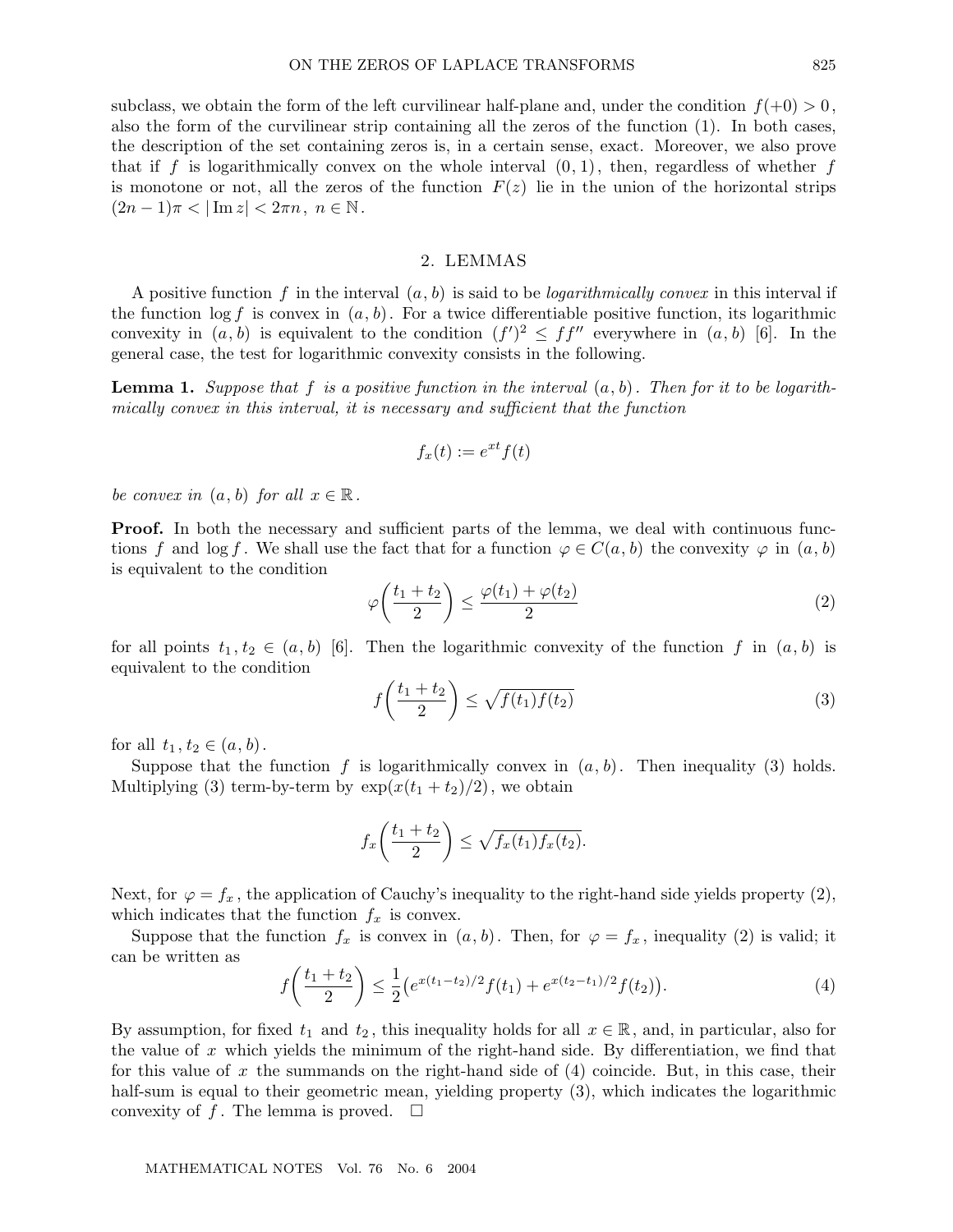**Lemma 2** [7]. If  $\varphi$  is an integrable and convex function in the interval  $(0, 2\pi)$  (respectively, in *the interval*  $(\pi/2, 5\pi/2)$ *), then* 

$$
\int_0^{2\pi} \varphi(t) \cos t \, dt \ge 0 \qquad \left( \text{respectively,} \quad \int_{\pi/2}^{5\pi/2} \varphi(t) \sin t \, dt \ge 0 \right).
$$

In what follows,  $x = \text{Re } z$ ,  $y = \text{Im } z$ ,  $r = |z|$ ,  $\theta = \arg z$ . We denote

$$
\Phi_u(z) = \int_u^1 e^{-zt} g(t) dt.
$$
\n(5)

**Lemma 3.** Suppose that g is a function of bounded variation on  $[a_0, 1]$ ,  $0 \le a_0 < 1$ , with  $g(1-0) \neq 0$ . Then, for any fixed  $b_0 \in (a_0, 1)$  and  $u \in [a_0, b_0]$ , the following estimate is valid:

$$
|\Phi_u(z)| \ge C\frac{e^{-x}}{r} \big(1 + o(1)\big), \qquad x \to -\infty,
$$
\n(6)

*where*  $C > 0$  *is independent of*  $u \in [a_0, b_0]$ .

**Proof.** We assume that  $g(1) = g(1 - 0)$ ; by assumption,  $g(1) \neq 0$ . Using the left-continuity of g at the point 1, we choose  $\delta \in (0, 1 - b_0)$  so small that

$$
\text{var}(g(t): 1 - \delta \le t \le 1) \le \frac{|g(1)|}{2}.\tag{7}
$$

We integrate by parts

$$
\Phi_u(z) = -\frac{1}{z} \left( e^{-z} g(1) - e^{-zu} g(u) - \int_u^1 e^{-zt} \, dg(t) \right). \tag{8}
$$

Next, we split the integral into the summands  $K_1$  and  $K_2$  corresponding, respectively, to the closed intervals  $[u, 1-\delta]$  and  $[1-\delta, 1]$ . For  $x \leq 0$ , in view of (7), we obtain the estimates

$$
|K_1| \leq V e^{-(1-\delta)x}
$$
,  $|K_2| \leq \frac{|g(1)|}{2} e^{-x}$ ,

which, together with the triangle inequality applied to  $(8)$ , yield the inequality

$$
|\Phi_u(z)| \ge \frac{|g(1)|}{2} \frac{e^{-x}}{r} (1 - Me^{(1-b_0)x} - Ve^{\delta x}), \qquad x \le 0,
$$

which means that Lemma 3 is valid.  $\square$ 

# 3. THE RIGHT BOUNDARY FOR THE ZEROS

**Theorem 1.** *Suppose that the assumptions of Theorem* A *are satisfied and, moreover, the function* f *is logarithmically convex on some interval*  $(1 - a, 1)$ ,  $0 < a \leq 1$ . Then all the zeros of the *function* (1) *with a sufficiently large modulus of their imaginary part lie in the set*

$$
x \le -\log\left(y^2 \cdot \int_0^{\pi/(2|y|)} tf(1-t) dt\right) + C, \qquad |y| > y_0,
$$

*where* C *is a constant.*

Note that Theorem 1 is meaningful (as compared to Theorem A) if, for  $f(1-0) = +\infty$ , the following inequality holds:

$$
y^{2} \int_{0}^{\pi/(2y)} t f(1-t) dt > \frac{\pi^{2}}{8} f\left(1 - \frac{\pi}{2y}\right) \to +\infty, \qquad y \to +\infty.
$$
 (9)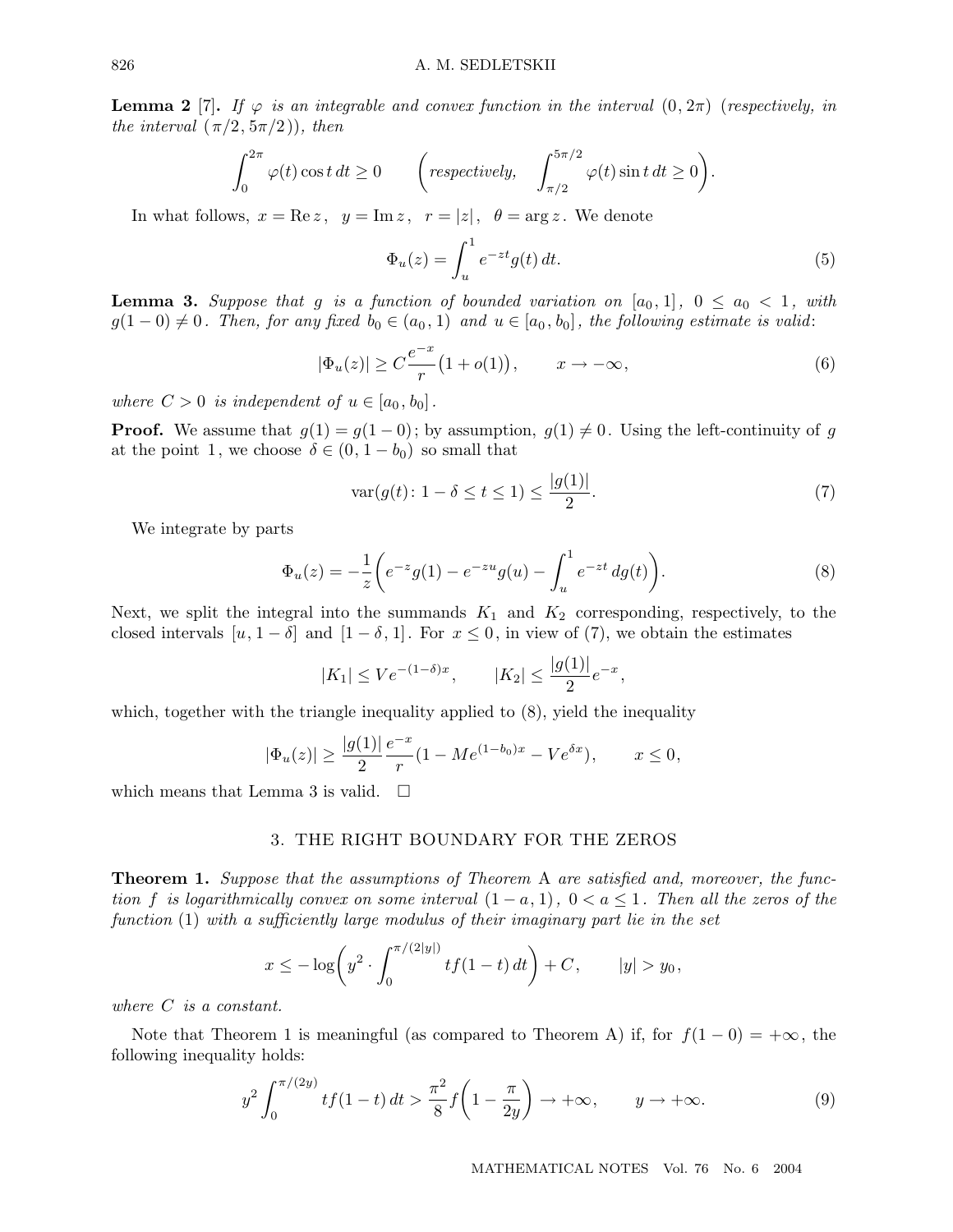**Proof of Theorem 1.** Since  $F(\bar{z}) = \overline{F}(z)$ , it suffices to consider  $y > 0$ . We have

$$
e^{-z}F(z) = \int_0^1 e^{-zt} f(1-t) dt =: G(z),
$$
  
\n
$$
V(z) := -\operatorname{Im} G(z) = \int_0^1 e^{-xt} f(1-t) \sin yt dt.
$$
\n(10)

Let us find a lower bound for  $|V(z)|$  for sufficiently large y and for  $x < 0$  (recall that, by Theorem A,  $F(z)$  has no zeros for  $x \ge 0$ ). We put

$$
N = N(y) := \max\left(n \in \mathbb{N} \colon \frac{\pi}{2y} + \frac{2\pi n}{y} \le a\right), \qquad a_N := \frac{\pi}{2y} + \frac{2\pi N}{y}
$$

and note that  $a_N \le a$ . Moreover, since  $\pi/(2y) + 2\pi(N+1)/y > a$ , we have  $a_N > a - 2\pi/y$  and, therefore,

$$
\frac{a}{2} < a_N \le a \tag{11}
$$

for sufficiently large  $y$ . Suppose that

$$
V(z) = \left(\int_0^{\pi/(2y)} + \int_{\pi/(2y)}^{a_N} + \int_{a_N}^1\right) e^{-xt} f(1-t) \sin yt \, dt =: V_1 + V_2 + V_3.
$$

Since  $x < 0$ , we have

$$
V_1 > \frac{2}{\pi} y \int_0^{\pi/(2y)} t f(1-t) dt.
$$

Further, by assumption, the function  $f(1-t)$  is logarithmically convex on  $(0, a)$ . By Lemma 1, the function  $e^{-xt}f(1-t)$  is convex on  $(0, a)$ , and hence, by Lemma 2, we have  $V_2 \ge 0$ . Since

$$
V_3 = -\operatorname{Im} \int_{a_N}^1 e^{-zt} f(1-t) dt = \operatorname{Im} \left( \frac{1}{z} \int_{a_N}^1 f(1-t) dt^{-zt} \right)
$$
  
= 
$$
\operatorname{Im} \left( \frac{1}{z} \left( f(+0) - f(1-a_N)e^{-za_N} - \int_{a_N}^1 e^{-zt} df(1-t) \right) \right),
$$

in view of (11), for  $x < 0$  we have

$$
|V_3| \le A \frac{e^{-x}}{r} \le A \frac{e^{-x}}{y}, \qquad A = 3f\left(1 - \frac{a}{2}\right).
$$

The function  $G(z)$ , and hence the function  $F(z)$ , has no zeros wherever  $V_1+V_2 > |V_3|$ . Therefore, it follows from the estimates for  $V_i$ ,  $i = 1, 2, 3$ , that  $F(z)$  has no zeros wherever

$$
\frac{2}{\pi}y\int_0^{\pi/(2y)}tf(1-t)\,dt > \frac{A}{y}e^{-x}, \qquad y > y_0 > 0.
$$

Taking the logarithm, we obtain the assertion of Theorem 1.  $\Box$ 

In view of Theorem A, Theorem 1 and inequality (9) yield the following assertion.

MATHEMATICAL NOTES Vol. 76 No. 6 2004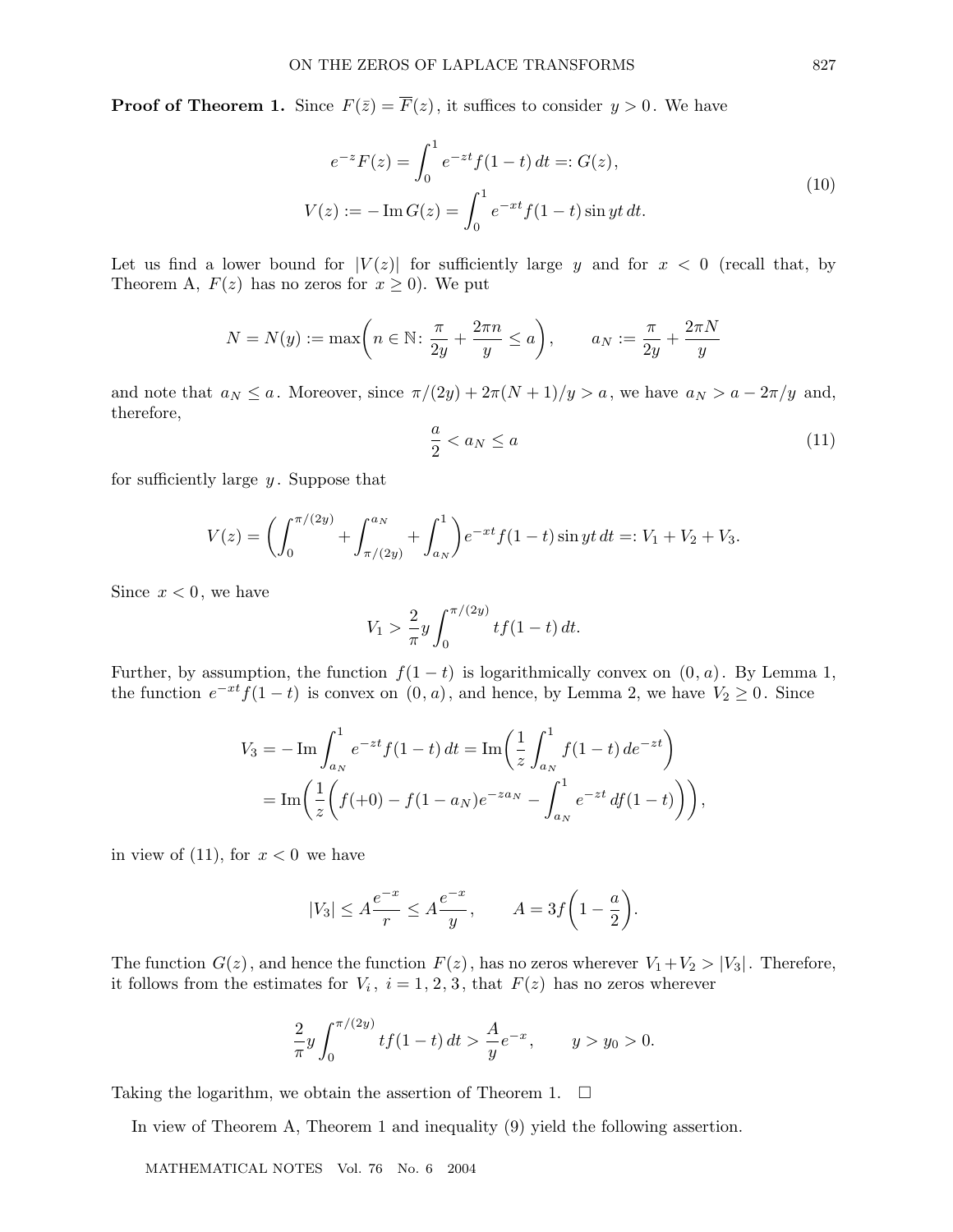**Corollary 1.** *Suppose the assumptions of Theorem* 1 *are satisfied. Then all the zeros of the function* F(z) *lie in the union of the set*

$$
x \le \min\left(0, -\log f\left(1 - \frac{\pi}{2|y|}\right) + C\right), \qquad |y| > \frac{\pi}{2},
$$

*where C is a constant, with the half-strip*  $x < 0$ ,  $|y| \leq \pi/2$ .

We denote by

$$
(z_n)_1^{\infty} \qquad \text{(where} \quad \forall n \quad |z_{n+1}| \ge |z_n|)
$$

the sequence of all zeros of the function  $F(z)$  (it is well known [8] that the function (1) has an infinite set of zeros). Consider conditions on  $f$  for which

$$
\operatorname{Re} z_n \to -\infty, \qquad n \to \infty. \tag{12}
$$

In [9], it was proved that, under the assumptions of Theorem A, all the zeros of the function  $F(z)$  lie in some right half-plane Re  $z \geq h > -\infty$  (i.e., in the vertical strip  $h \leq \text{Re } z \leq 0$ ) if and only if  $0 < f(+0) \le f(1-0) < +\infty$ . Thus, for relation (12) to hold, it is necessary that at least one of the conditions  $f(+0) = 0$  or  $f(1-0) = +\infty$  be satisfied. Corollary 1 yields the following result.

**Corollary 2.** *Suppose that the function* f *satisfies the assumptions of Theorem* 1*. In that case, if*  $f(1-0) = +\infty$ *, then relation* (12) *holds for the zeros of the function*  $F(z)$ *.* 

### 4. THE LEFT BOUNDARY FOR THE ZEROS

This boundary depends on the behavior of the function  $f$  in the neighborhood of the point  $0$ . We assume that  $f(+0) > 0$ .

**Theorem 2.** *Suppose that the assumptions of Theorem* 1 *are satisfied, and also*  $f(+0) > 0$ *. Then there exist constants*  $C \in \mathbb{R}$ , and  $H, y_0 > 0$  *such that all the zeros of the function*  $F(z)$  *lie in the union of the set*

$$
x \ge -\log\left(|y|\int_0^{\pi/(2|y|)} f(1-t) dt\right) + C, \qquad |y| > y_0
$$

*with the set*  $x \geq -H$ ,  $|y| \leq y_0$ .

**Proof.** Suppose that  $G(z)$  and  $a_N$  are the same as in the proof of Theorem 1. It suffices to consider  $y \geq 0$ . First, let us show that in any sector  $\cos \theta \leq -\delta < 0$  there are at most a finite number of zeros of the function  $G(z)$ . To do this, we denote by  $J_1$ ,  $J_2$  the summands in the integral (10) corresponding to the intervals  $(0, 1/2)$  and  $(1/2, 1)$ , respectively. Then

$$
|J_1| \le e^{-x/2} ||f||_1, \qquad x \le 0,
$$

and since  $J_2 = \Phi_{1/2}$  in the notation (5), by Lemma 3, (with  $g(t) = f(1-t)$ ) for  $J_2$  we have estimate (6). Hence if H is sufficiently large, then, by the triangle inequality, for  $x \leq -H < 0$  we obtain the estimate

$$
|G(z)| \ge C_1 \frac{e^{-x}}{r} - C_2 e^{-x/2} \ge \frac{C_1}{r} e^{-x} (1 - C_3 r e^{x/2}).
$$

The last bracket is positive if  $\cos \theta \leq -\delta < 0$  and r is sufficiently large; hence the intermediate assertion dealing with the sector is proved.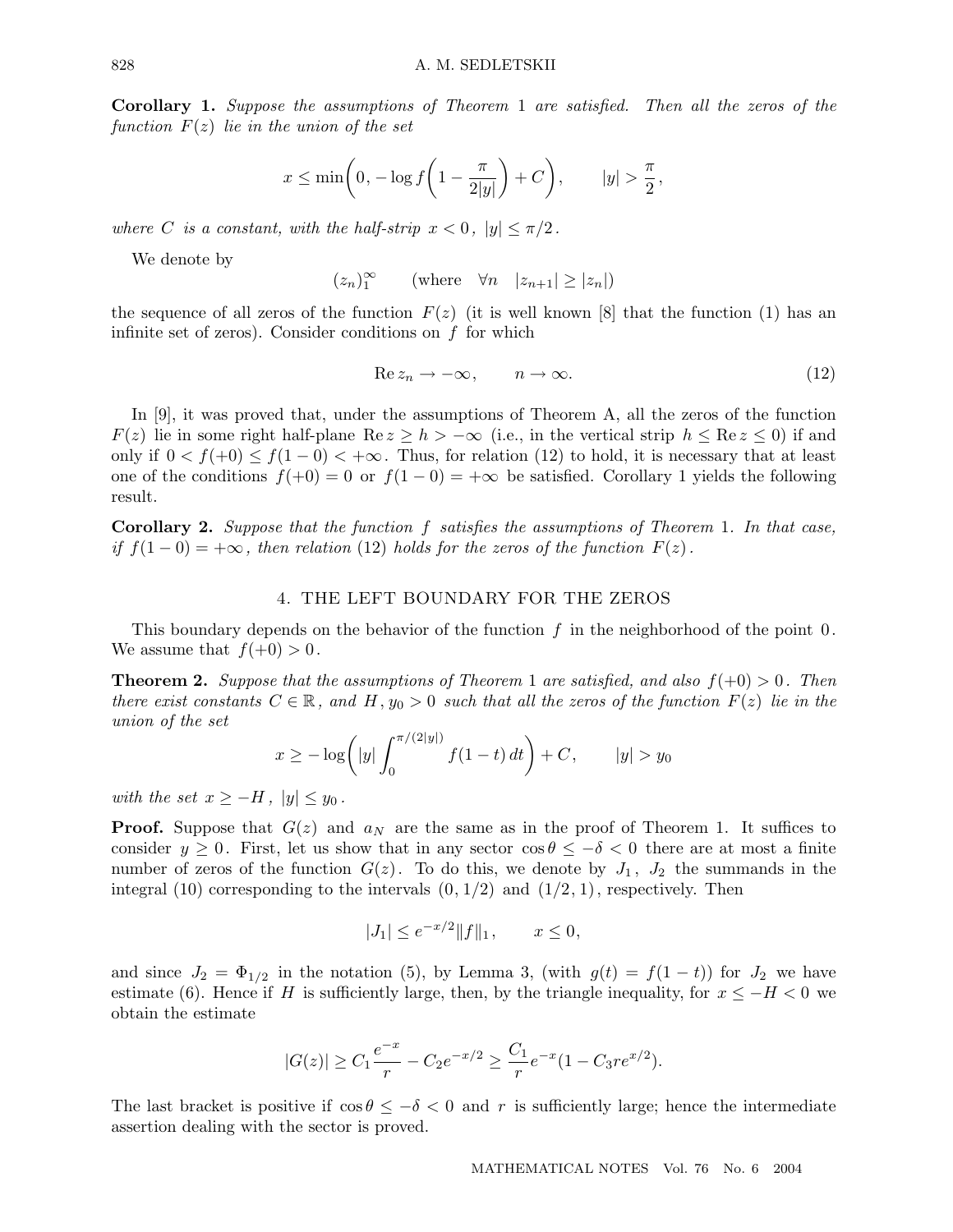Thus, to find the left boundary for the zeros, we need only consider the set

$$
x < -H, \qquad y > \frac{r}{2},\tag{13}
$$

where H is sufficiently large. We can assume that  $a < 1$ . Let

$$
G(z) = \left(\int_0^{a_N} + \int_{a_N}^1\right) e^{-zt} f(1-t) dt =: G_1(z) + G_2(z).
$$

In view of (11), by Lemma 3, we have estimate (6) for  $\Phi_{a_N}(z) = G_2(z)$ . Hence, on the set (13), for sufficiently large  $H$  the following estimate is valid:

$$
|G_2(z)| \ge B \frac{e^{-x}}{y}, \qquad B > 0.
$$
 (14)

Now, suppose that  $G_1 = U - iV$ , where

$$
U = \int_0^{a_N} e^{-xt} f(1-t) \cos yt \, dt, \qquad V = \int_0^{a_N} e^{-xt} f(1-t) \sin yt \, dt.
$$

We write

$$
V = \int_0^{\pi/y} + \int_{\pi/y}^{3\pi/(2y)} + \int_{3\pi/(2y)}^{a_N - \pi/y} + \int_{a_N - \pi/y}^{a_N} =: V_1 + V_2 + V_3 + V_4.
$$

Then, since sin yt is negative,  $V_2 < 0$ , and the successive applications of Lemmas 1 and 2 yields the inequality  $V_3 \leq 0$ . Taking into account the fact that the function  $f(1-t)$  is nonincreasing and also the inequality  $-x/y \le M_1 < +\infty$ , on the set (13) we have

$$
0 < V_1 < 2e^{-\pi x/y} \int_0^{\pi/(2y)} f(1-t) \, dt < C \int_0^{\pi/(2y)} f(1-t) \, dt.
$$

Further, taking (11) and the monotonicity of f into account and denoting  $I_N = (a_N - \pi/y, a_N)$ and  $C_1 = 3f(1 - a/2)$ , for  $y > y_0$  we obtain

$$
|V_4| = \left| \text{Im} \left( \frac{1}{z} \int_{I_N} f(1-t) \, de^{-zt} \right) \right|
$$
  
 
$$
\leq \frac{1}{r} \left| f(1-a_N)e^{-za_N} - f\left(1-a_N + \frac{\pi}{y}\right)e^{-z(a_N - \pi/y)} - \int_{I_N} e^{-zt} \, df(1-t) \right| < C_1 \frac{e^{-ax}}{y}. \tag{15}
$$

But

$$
V = \int_0^{\pi/(2y)} + \int_{\pi/(2y)}^{a_N} > 0,
$$
\n(16)

since the integrand in the first summand is positive and, in view of Lemma 1, Lemma 2 can be applied to the second summand. Since  $V_2, V_3 \leq 0$ , we have

$$
0 < V = (V_1 + V_4) + (V_2 + V_3) \le V_1 + V_4 \le V_1 + |V_4|,
$$

i.e.,

$$
|V| \le C \int_0^{\pi/(2y)} f(1-t) dt + C_1 \frac{e^{-ax}}{y}.
$$
 (17)

MATHEMATICAL NOTES Vol. 76 No. 6 2004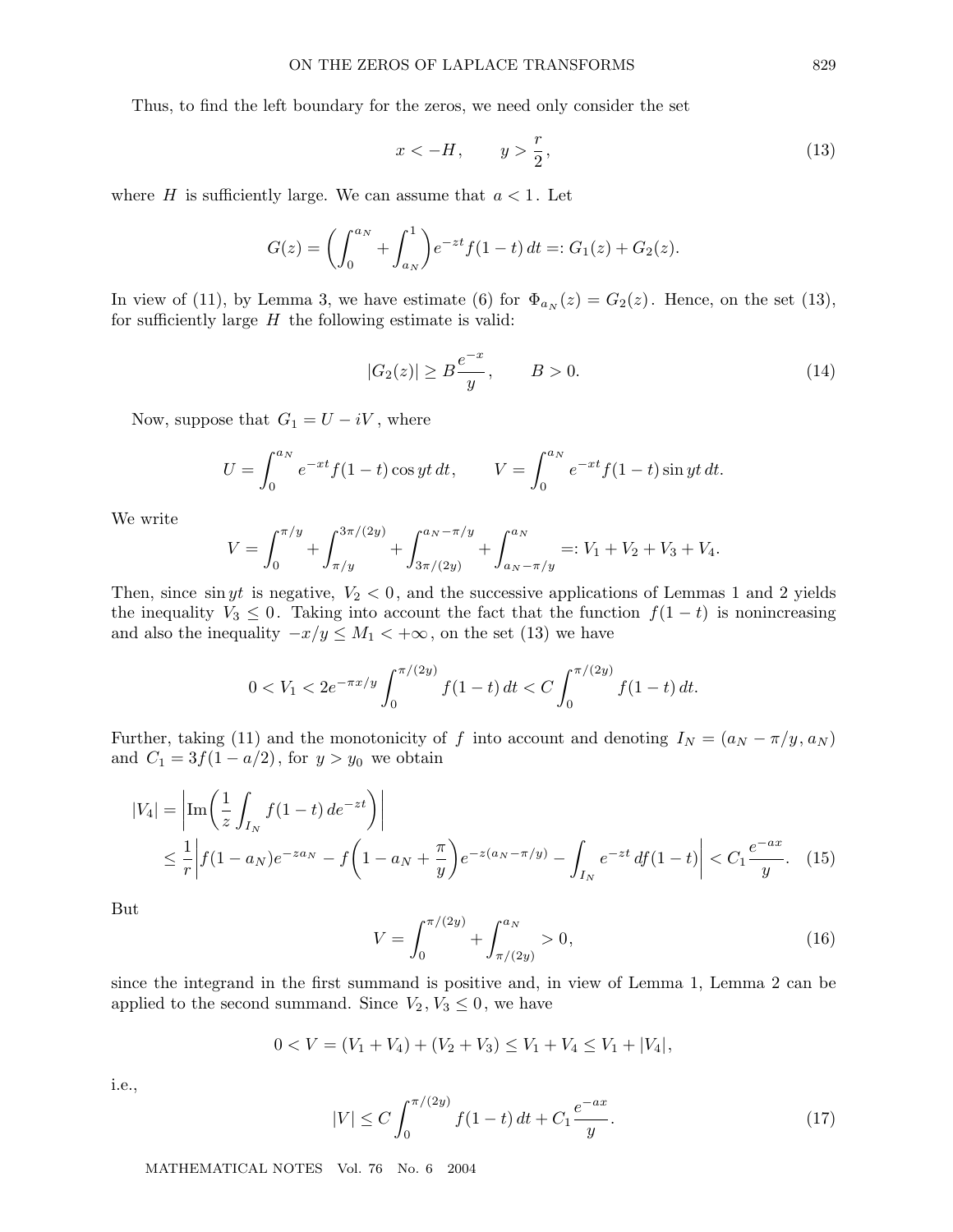Treating the function  $U$  in a similar way, we can write

$$
U = \int_0^{\pi/(2y)} + \int_{\pi/(2y)}^{\pi/y} + \int_{\pi/y}^{a_N - 3\pi/(2y)} + \int_{a_N - 3\pi/(2y)}^{a_N} =: U_1 + U_2 + U_3 + U_4
$$

and note that  $U_2 < 0$ , since cos yt is negative and  $U_3 \leq 0$  by Lemmas 1 and 2. Further, on the set (13) we have

$$
0 < U_1 < e^{-\pi x/(2y)} \int_0^{\pi/(2y)} f(1-t) dt < C \int_0^{\pi/(2y)} f(1-t) dt,
$$

and for  $|U_4|$  an estimate of the type (15) is valid, i.e.,  $|U_4| \leq C_1 e^{-ax}/y$ . Similarly to (16), the following inequality holds:

$$
U = \int_0^{a_N - \pi/(2y)} + \int_{a_N - \pi/(2y)}^{a_N} > 0,
$$

and hence for  $|U|$  we obtain estimate (17).

Now, recalling the relation  $G = U - iV + G_2$  and using the estimates (14) and (17) (the last one is also valid for  $|U|$ , we obtain

$$
|G(z)| \ge B \frac{e^{-x}}{y} - C_2 \int_0^{\pi/(2y)} f(1-t) dt - C_3 \frac{e^{-ax}}{y}.
$$
 (18)

If H is sufficiently large, then  $(B/2)e^{-x} > C_3e^{-ax}$  for  $x < -H$ , and it follows from (18) that  $G(z)$ , and hence also  $F(z)$ , has no zeros on the set

$$
\frac{B}{2}e^{-x} > C_2 y \int_0^{\pi/(2y)} f(1-t) dt, \qquad y > y_0.
$$

Theorem 2 is proved.  $\square$ 

In view of Theorem A, Theorems 1 and 2 yield the following assertion.

**Corollary 3.** *Suppose that the assumptions of Theorem* 2 *are satisfied. Then there exist constants*  $C_1, C_2 \in \mathbb{R}$  and H,  $y_0 > 0$  such that all the zeros of the function  $F(z)$  lie in the curvilinear strip *which is the union of the set*

$$
-\log\left(|y|\int_0^{\pi/(2|y|)} f(1-t) dt\right) + C_1 \le x \le -\log\left(y^2 \int_0^{\pi/(2|y|)} tf(1-t) dt\right) + C_2 < 0,\qquad(19)
$$

*where*  $|y| > y_0$ *, with set*  $-H \leq x < 0$ *,*  $|y| \leq y_0$ *.* 

**Remark 1.** In view of Corollary 1, the set (19) in Corollary 3 can be replaced by the set

$$
-\log\left(|y|\int_0^{\pi/(2|y|)} f(1-t) dt\right) + C_1 \le x \le -\log f\left(1 - \frac{\pi}{2|y|}\right) + C_2 < 0.
$$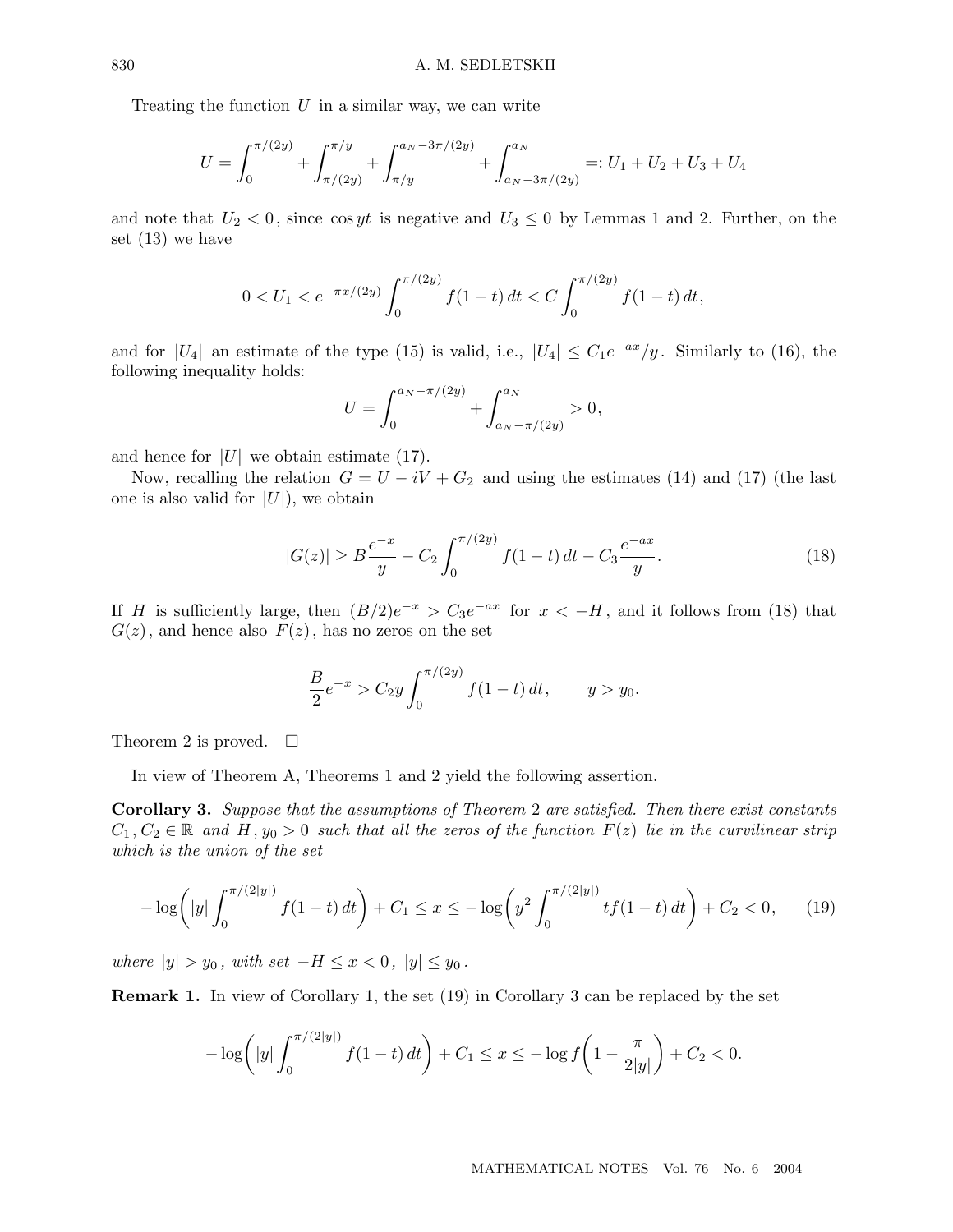#### 5. THE CASE OF A REGULARLY CHANGING FUNCTION f

For a regularly varying function  $f$  in the neighborhood of the point 1, the asymptotics of the integrals appearing in (19) can be calculated, which allows us to simplify the form of the set (19).

The definitions and facts given below are taken from [10].

A positive and measurable function  $g$  in the right-hand neighborhood of the point  $0$ , is called a *regularly varying function* of order  $\alpha \in \mathbb{R}$  if, for all  $\lambda > 0$ ,

$$
\lim_{t \to +0} \frac{g(\lambda t)}{g(t)} = \lambda^{\alpha}.
$$
\n(20)

A regularly varying function of order  $\alpha = 0$  is called a *slowly varying* function. A regularly varying function of order  $\alpha$  is of the form  $g(t) = t^{\alpha}l(t)$ , where  $l(t)$  is a slowly varying function. For any slowly varying function  $l(t)$ , as  $t \to +0$ , there exists an equivalent continuously differentiable function  $l_0(t)$  satisfying the condition

$$
l'_0(t) = o\left(\frac{l_0(t)}{t}\right), \qquad t \to +0. \tag{21}
$$

We denote

$$
g_1(\varepsilon) = \frac{1}{\varepsilon} \int_0^{\varepsilon} g(t) dt
$$
,  $g_2(\varepsilon) = \frac{1}{\varepsilon^2} \int_0^{\varepsilon} tg(t) dt$ .

**Lemma 4.** *Suppose that the function* g *is integrable on* (0, 1) *and is a regularly varying function of order*  $\alpha > -1$ *. Then, as*  $\varepsilon \rightarrow +0$ *,* 

$$
g_1(\varepsilon) \sim \frac{1}{1+\alpha} g(\varepsilon), \qquad g_2(\varepsilon) \sim \frac{1}{2+\alpha} g(\varepsilon).
$$

**Proof.** By assumption,  $g(t) = t^{\alpha}l(t)$ , where  $l(t)$  is a slowly varying function Since the replacement of the function g by an equivalent function as  $t \to +0$  does not affect the the asymptotics of the functions  $g_1$  and  $g_2$ , we can assume that  $l(t)$  possesses property (21). By the L'Hospital rule, we have

$$
\lim_{\varepsilon \to +0} \frac{g_1(\varepsilon)}{g(\varepsilon)} = \lim_{\varepsilon \to +0} \frac{1}{\varepsilon^{1+\alpha} l(\varepsilon)} \int_0^{\varepsilon} t^{\alpha} l(t) dt
$$
\n
$$
= \lim_{\varepsilon \to +0} \frac{\varepsilon^{\alpha} l(\varepsilon)}{(1+\alpha)\varepsilon^{\alpha} l(\varepsilon) + \varepsilon^{1+\alpha} l'(\varepsilon)} = \lim_{\varepsilon \to +0} \frac{1}{1+\alpha + (\varepsilon l'(\varepsilon)/l(\varepsilon))},
$$
\n(22)

which, in view of property (21), yields the required asymptotics for  $q_1$ . If  $q_1$  is replaced by  $q_2$ in (22), then  $\alpha$  is replaced by  $\alpha + 1$ , and everything is repeated. The lemma is proved.  $\square$ 

Let us return to Corollary 3. The expressions under the signs of the logarithms in  $(19)$  are proportional to  $g_1(\varepsilon)$  and  $g_2(\varepsilon)$ , respectively, where  $\varepsilon = \pi/(2|y|)$ , and  $g(t) = f(1-t)$ . Therefore, using Lemma 4 and relation (20), from Corollary 3 we obtain the following assertion.

**Corollary 4.** *Suppose that the assumptions of Theorem* 2 *are satisfied and, moreover, the function*  $f(1-t)$  *is a regularly varying function of order*  $\alpha \in (-1,0)$ *. Then all the zeros of the function*  $F(z)$  *lie in the curvilinear strip which is the union of the set*  $-H \leq x < 0$  |y|  $\leq y_0$  *with the set* 

$$
\left| x + \log f\left(1 - \frac{1}{|y|}\right) \right| \le C, \qquad |y| > y_0.
$$

The example of the function  $f(1-t)=1/(t\log^2 t)$ , with  $g_1(\varepsilon)=1/(\varepsilon|\log \varepsilon|)$ , shows that for  $\alpha = -1$  the functions  $g_1$  and  $g_2$  are no longer asymptotically proportional, and in this case we can only rely on Remark 1.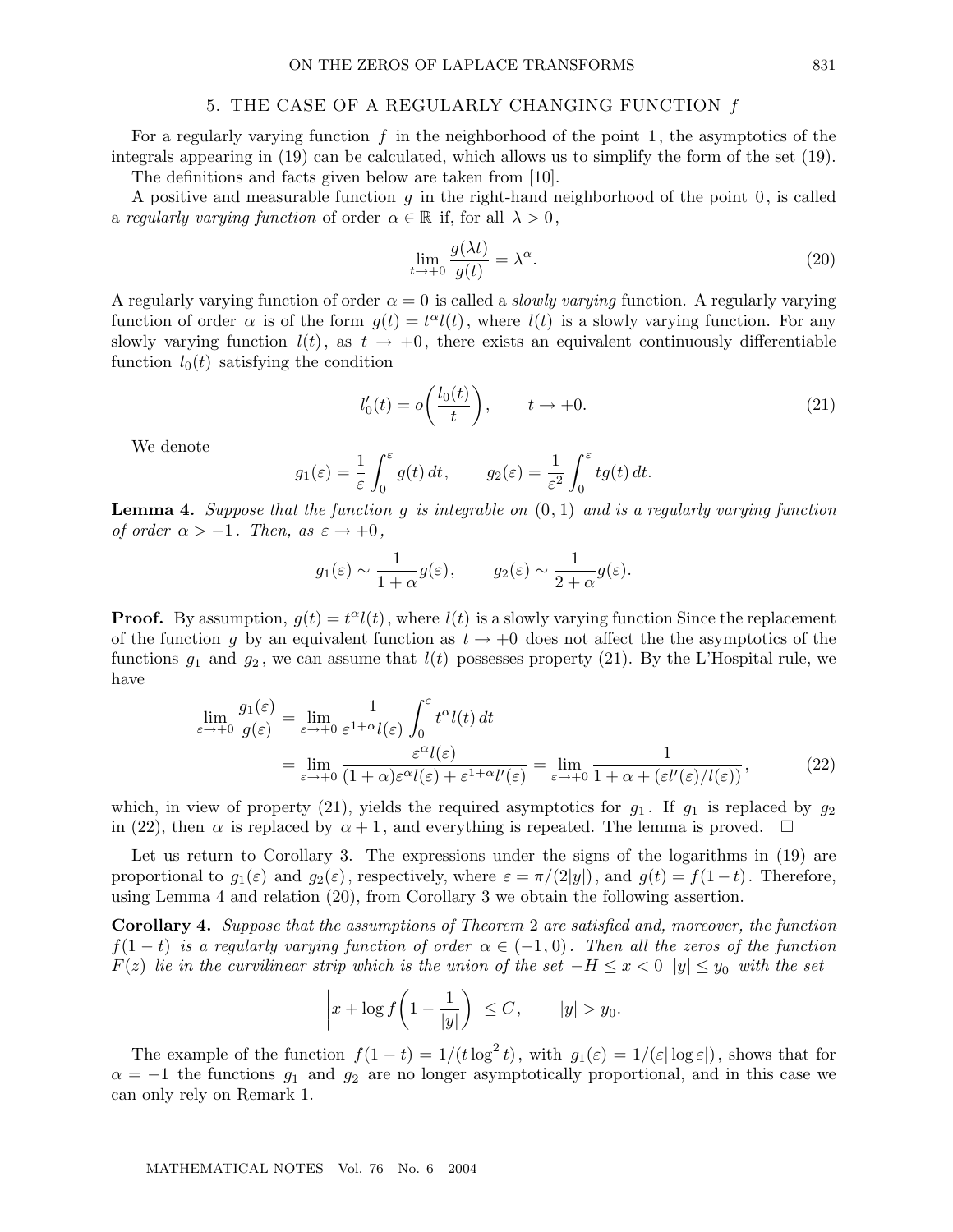#### 6. THE DISTRIBUTION OF ZEROS IN THE HORIZONTAL STRIPS

**Theorem 3.** *Suppose that the function* f *is integrable and logarithmically convex in the interval* (0, 1)*. Then all the zeros of the function* (1) *lie in the union of the horizontal strips*

$$
(2n-1)\pi<|\operatorname{Im} z|<2\pi n,\qquad n\in\mathbb{N}.
$$

**Proof.** Suppose that

$$
G(z) = e^{-z} F(z) = \int_0^1 e^{-zt} f(1-t) dt =: U(z) - iV(z).
$$

It suffices to show that the function  $G(z)$  has no zeros in the strips

$$
2\pi n \le y \le (2n+1)\pi, \qquad n \in \mathbb{Z}_+.
$$

First, suppose that

$$
\left(2n + \frac{1}{2}\right)\pi \le y \le (2n+1)\pi, \qquad n \in \mathbb{Z}_+.
$$
\n(23)

If  $n = 0$ , then  $\sin yt > 0$  for  $0 < t < 1$  and, since  $f > 0$ , we have  $V > 0$ . If  $n \ge 1$ , then, taking the integrand as  $e^{-xt}f(1-t)\sin yt$ , we can write

$$
V(z) = \int_0^{\pi/(2y)} + \sum_{k=0}^{n-1} \int_{\pi(1/2+2k)/y}^{\pi(5/2+2k)/y} + \int_{\pi(1/2+2n)/y}^1 =: I_1 + \sum_{k=1}^{n-1} V_k + I_2.
$$

In both  $I_1$ , and  $I_2$ , we have singt  $> 0$ ; this is obvious for  $I_1$ , but if we consider  $I_2$ , then  $\pi(1/2+2n)/y < t < 1$ , and hence  $\pi/2+2\pi n < yt < y \le (2n+1)\pi$  (we have taken into account the right-hand inequality in (23)). Therefore,  $I_1 + I_2 > 0$ . Successive applications of Lemmas 1 and 2 yield the inequality  $V_k \geq 0$ . Hence  $V > 0$  in the set (23), and on this set there are no zeros of  $G(z)$ .

It remains to consider the strips

$$
2\pi n \le y < \frac{\pi}{2} + 2\pi n, \qquad n \in \mathbb{Z}_+.\tag{24}
$$

Now, we proceed with the function  $U(z)$  in a similar way. If  $n = 0$ , then  $\cos y t > 0$  for  $0 < t < 1$ and, therefore,  $U > 0$ . For  $n \geq 1$ , we can write

$$
U(z) = \sum_{k=1}^{n} \int_{2\pi(k-1)/y}^{2\pi k/y} \int_{2\pi n/y}^{1} dx =: \sum_{k=1}^{n} U_k + J,
$$

where the integrand is  $e^{-xt}f(1-t)\cos yt$ . By Lemmas 1 and 2, we again have  $U_k \ge 0$ , and  $J > 0$ because of the positivity of the integrand: indeed, if  $2\pi n/y < t < 1$ , then, in view of the right-hand inequality in (24), we have  $2\pi n < y t < y \leq \pi/2 + 2\pi n$ . Hence  $U > 0$  on the set (24), and on this set  $G(z)$  has no zeros, either. Theorem 3 is proved.  $\square$ 

Theorems A and 3 yield the following assertion.